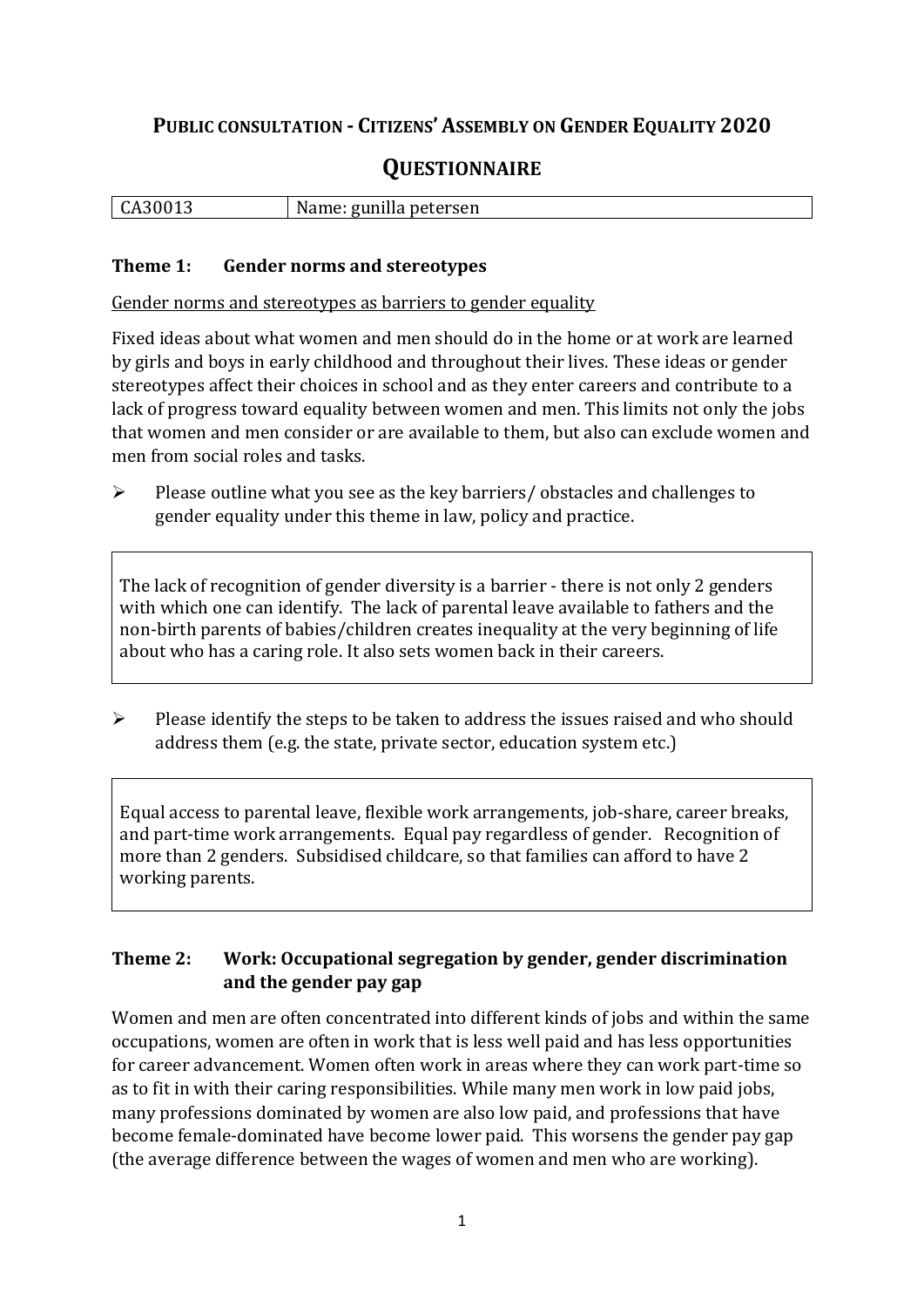➢ Please outline what you see as the key barriers/ obstacles and challenges to gender equality under this theme in law, policy and practice.

Lack of equal access to parental leave and flexible work arrangements. Extremely high costs of childcare in the early years. High costs of camps/activities during school holidays. Women undertaking vast majority of emotional labour, even when working same hours as men. Lack of flexibility in how genders are perceived and expressed.

 $\triangleright$  Please identify the steps to be taken to address the issues raised and who should address them (e.g. the state, private sector, education system etc.)

Equal access to parental leave and flexible work arrangements. Subsidised child care in early years and later in school holidays. Re-evaluation of pay in especially care work and education sector

### **Theme 3. Care, paid and unpaid, as a social and family responsibility**

Care -- the social responsibility of care and women and men's co responsibility for care, especially within the family

Women remain disproportionately responsible for unpaid care and often work in poorly paid care work. For working parents or [lone parents,](https://aran.library.nuigalway.ie/bitstream/handle/10379/6044/Millar_and_Crosse_Activation_Report.pdf?sequence=1&isAllowed=y) balancing paid work with parenting and or caring for older and dependent adults presents significant challenges. Women are [most disadvantaged by these challenges,](https://eige.europa.eu/gender-equality-index/game/IE/W) yet men also suffer from lack of opportunities to share parenting and caring roles. Despite recent legislation and policy initiatives to support early years parental care, [inequalities in the distribution of unpaid](https://www.ihrec.ie/app/uploads/2019/07/Caring-and-Unpaid-Work-in-Ireland_Final.pdf)  [care](https://www.ihrec.ie/app/uploads/2019/07/Caring-and-Unpaid-Work-in-Ireland_Final.pdf) continue between women and men. The cost of childcare has been identified as a particular barrier to work for women alongside responsibilities of caring for older relatives and dependent adults.

➢ Please outline what you see as the key barriers/ obstacles and challenges to gender equality under this them in law, policy and practice.

Short term contracts in the care sector, which do not allow for leave arrangements or flexibility. No opportunity for paid leave for those who are self-employed. Cost of accommodation is a major issue for single parents, regardless of gender. No chance to get a mortgage on a single salary, and rents increasing each year.

➢ Please identify the steps to be taken to address the issues raised and who should address theme (e.g. the state, private sector, education system etc.)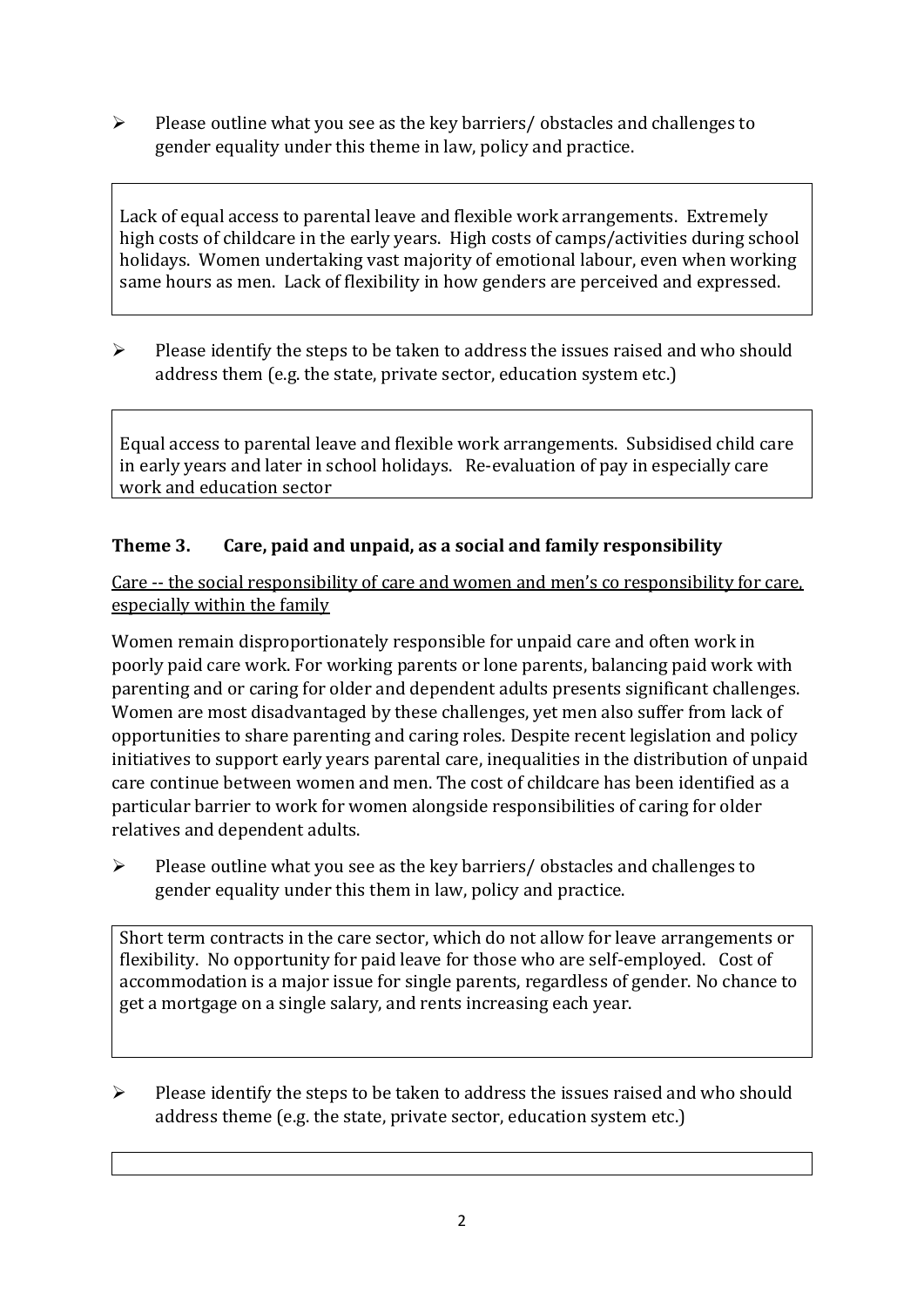Change in public understanding of gender and gender roles. Move away from a "2 genders, 2 gender-roles" view. Reasonably priced and safe social housing. Rent freeze in high pressure areas. Rent subsidies. Move away from single sex schools which create a false dichotomy between genders very early on.

#### **Theme 4: Women's access to, and representation in, public life and decision making**

Ensure women's participation and representation in decision-making and leadership in the workplace, political and public life

Women are systematically underrepresented in leadership in [economic](https://eige.europa.eu/gender-equality-index/2019/compare-countries/power/2/bar) and [political](https://eige.europa.eu/gender-equality-index/2019/compare-countries/power/1/bar)  [decision-](https://eige.europa.eu/gender-equality-index/2019/compare-countries/power/1/bar)making. Despite the introduction of a candidate gender quota (through the system of party funding) for national political office, and [initiatives](https://betterbalance.ie/) to support women's access to corporate decision-making roles, men continue to dominate leadership positions. There are also issues to be considered around how media represents women and men.

➢ Please outline what you see as the key barriers/ obstacles and challenges to gender equality under this theme in law, policy and practice.

Lack of media guidelines re gender representation.

 $\triangleright$  Please identify the steps to be taken to address the issues raised and who should address them (e.g. the state, private sector, education system etc.)

Need for more information about work in public life early on in education - perhaps especially in all-girls schools. Media guidelines on gender representation. Move away from single sex schools which create a false dichotomy between genders very early on.

### **5. Where does gender inequality impact most?**

To conclude we would be interested in your response to the following question: In which area do you think gender inequality matters most?

Please rank the following in order of importance, 1 being the most important:

- Paid work 3 • Home & family life 2
- Education 6